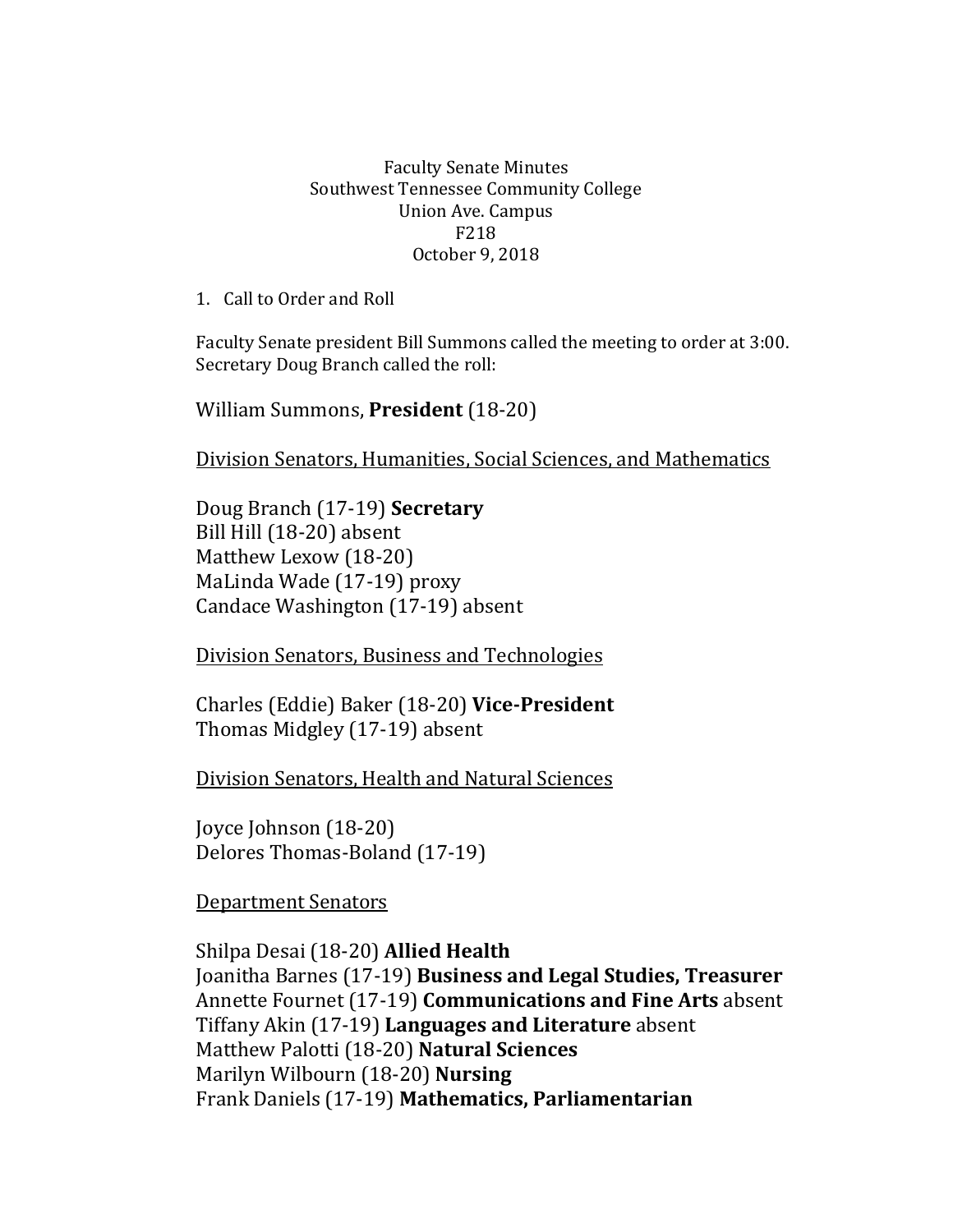## Leslie Peeples (17-19) **Technologies** retired Ed Reid (17-19) **Social and Behavioral Science**

2. Approval of Minutes

The body approved the minutes from the September, 2018 Faculty Senate meeting. Secretary Doug Branch will ask that those minutes be posted to the website. Doug noted that a replacement for Leslie Peeples in Techologies had yet to be named.

- 3. Reports from Senate Officers and Senate Committees
	- A. Bill Summons distributed the fire drill resolution requesting that fire drills should be announced to faculty members in advance. The intent of that resolution had been approved by the senate last month, and Matt Lexow had agreed to author the resolution, which was sent to Chris Ezell. Matt read the resolution. There has not yet been a response from Chris, but Bill thought it possible that Chris didn't realize that the standard procedure was for Chris to respond in writing. Bill agreed to inform Chris of this.
	- B. Doug Branch read a proposed procedure, drafted by the senate committee asked to produce it, outlining a new system for choosing a pool for the promotion and tenure and promotion and tenure appeals committees. That new procedure would involve deans rather than chairs supplying names for the pool. Several senators suggested that the procedure needed to be amended to have specific alternates for the promotion and tenure committee and specific alternates for the appeals committee rather than just three general alternates, as Doug's committee had originally proposed. Doug agreed to change the language, and the senate will look at the procedure again at the November meeting after the original committee has a chance to review it. The general intent of the procedure, however, by which deans and not chairs would be asked to supply names for the committee pools, was approved by a senate vote.
	- C. Frank Daniels showed the senate a proposal written by a committee he chaired concerning faculty participation in graduation. The idea was floated that instead of a formal resolution, perhaps it would be better for Bill to approach Chris Ezell with information that the senate backed a new system whereby half of the faculty would attend graduation one year, the other half the next year. It was moved, seconded, and passed that Bill be asked to discuss this with Chris, with the understanding that Bill would tell the senate Chris' general response next month.
	- D. Bill Weppner discussed progress on the creation and implementation of the new faculty evaluation system and training sessions for the new instrument. Now, during this period of the pilot program for the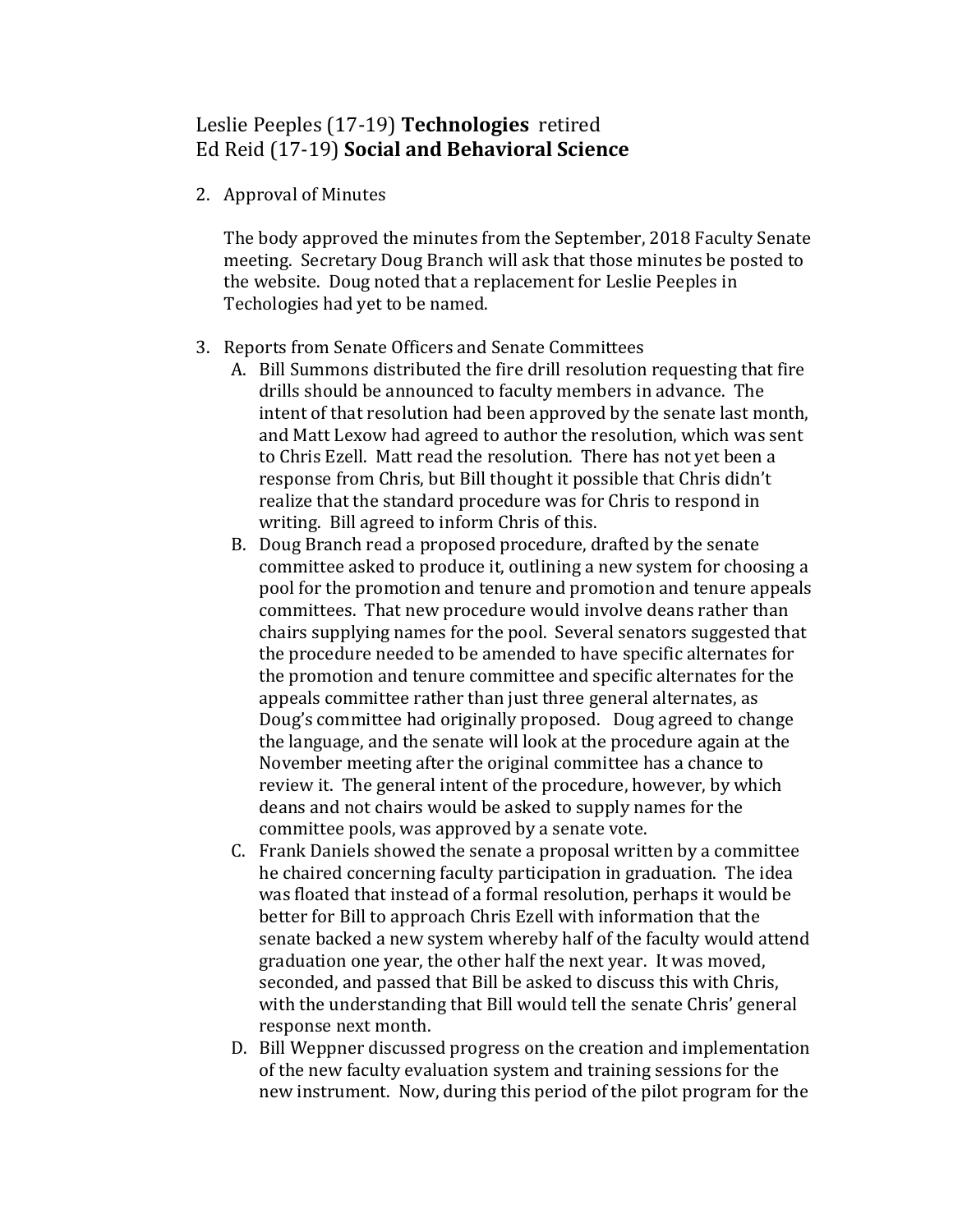new instrument, is the time to make issues anybody has with that instrument known. A discussion ensued, too, about the need for the senate to give final approval to this instrument after the pilot period and before the new system goes into full effect.

- E. Bill Weppner also announced an optional Civil Rights Museum event for faculty members, to take place on January 7. This event would involve a tour of the museum, possible speakers, and lunch at Central Barbecue.
- 4. Old Business
	- A. Joanitha Barnes shared with the senate a letter she sent to Chris Ezell about her concerns with there not being enough faculty parking at the Union Ave. campus. The senate encouraged Joanitha to continue pursuing this issue. The discussion of parking at Union Ave. morphed into a discussion of potholes in the parking lot in front of the library at the Macon Cove campus and issues with students parking in faculty spaces but not being ticketed. The SEC promised to relay these issues to Chris Ezell.
- 5. New Business
	- A. Joanitha Barnes wished to discuss the case of an unnamed faculty member who, at the beginning of the semester, is believed to have missed at least a week of class for non-medical reasons. There was some question, too, about whether this faculty member had communicated his or her plans to be absent with students. Joanitha's concern is that excessive absences, besides creating problems with students in co-requisites, demonstrates problems with professionalism and leads to issues with faculty morale, especially if there is a sense that faculty members who miss excessive classes face no repercussions. A consensus emerged that, even if this is a concern many members of the senate share, it might be an issue beyond the senate's scope and the kind of issue that needs to be handled at the department and division level. It was mentioned, too, that it was possible there were repercussions, but that we might not know about them as those matters are not made public knowledge.
- 6. The meeting was adjourned by Bill Summons at 5:00.

Respectfully Submitted,

Doug Branch, Faculty Senate Secretary